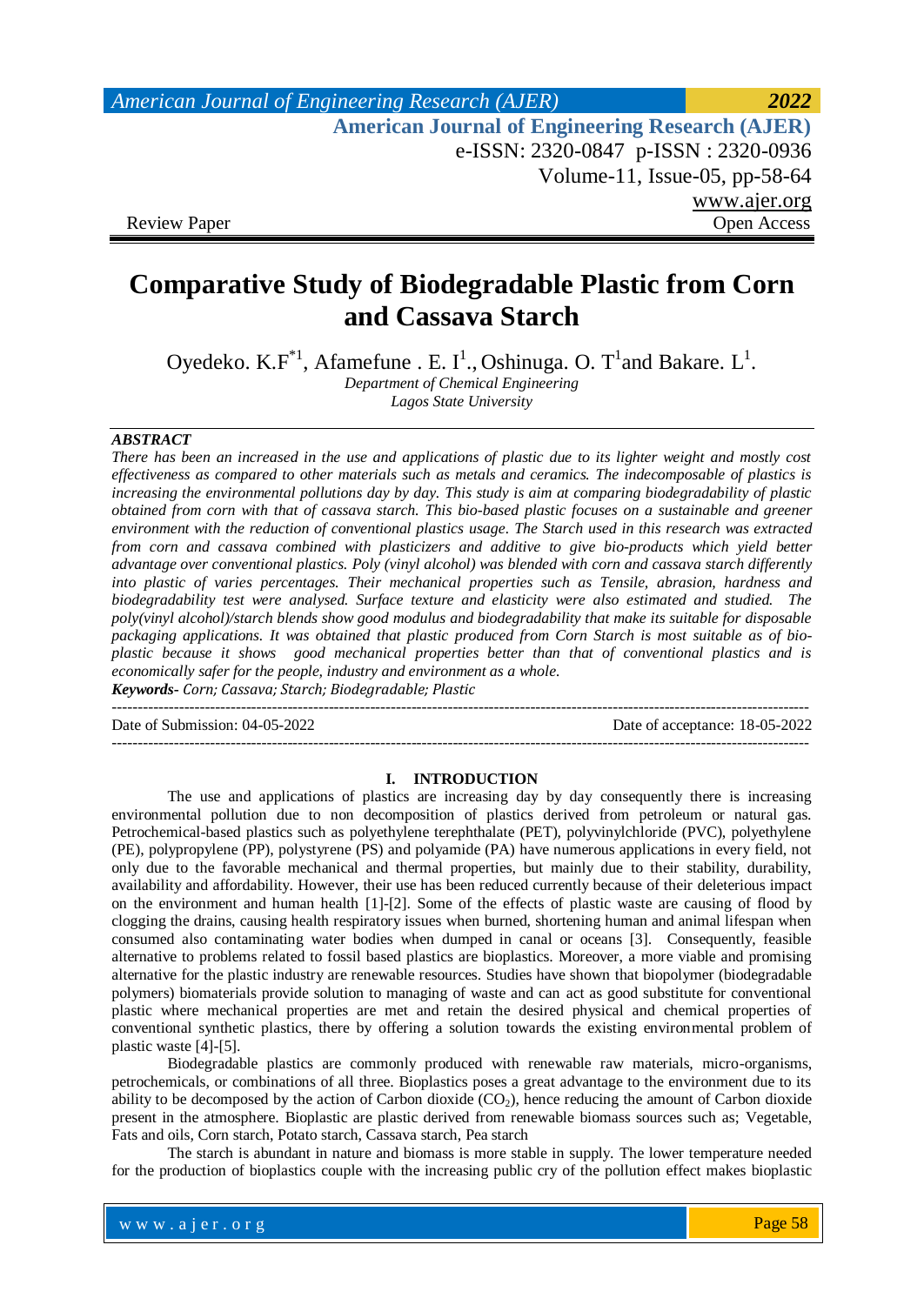competitive with regular plastics. Corn starch consist of around 25% amylose and 75% amylopectin molecules. The amylose molecules loose water due to which the biodegradation tendency increases and by amylopectin molecules plasticizer properties increases resulting into rapid gel formation, good absorption capacity and good flexural strength and availability at cheaper cost [6]**.** Researchers have found out that cellulose based polymer can be derived from wood and bacterial and are observed to have high tensile strength also costly. Thus the applications are restricted to the field of food and biomedical designing [7]-[10].

The applications of Polylactic acid (PLA) and its blends are acceptable worldwide because of its unique and enhanced properties in the field of automotive and chemical industry. (PLA) is a transparent plastic produced from cane sugar or glucose. Polylactic acid plastics are produced from polymerization of lactic acid and converted into plastics which are then used for the production of foil, moulds, cups and bottles.[11]. The recombinant engineered microorganisms can have the ability to tailor the properties of PHA's by adding the copolymers in their chains inside the cells. Polyhydroxyalkanoates( PHA) are produced under starvation conditions of a number of microbial species[12].

Many researchers are getting more interested in the utilization of bioplastic especially thermo-plasticbased starch blended with plasticizers and composites provide a new opportunity for the development of an improved thermal and mechanical properties to have thermoplastic with better mechanical strength, flexibility and wide applications in the field of food packaging industries by adding water barrier properties [13]-[15]. However the innovative ways as solution of effect of utilization of terrestrial crops as raw materials for plastics is considered to be the food waste [16].

This study is based on the extraction of starch from readily available Agricultural product such as Corn, Cassava and their use in the production of Biodegradable plastic which offer very great benefit (compared to Fossil based plastic) which are; Safe to the environment, free from hazardous chemical and toxics. Take less time for materials to break down. Made from renewable materials reduce Carbon dioxide emissions. Biodegradable plastic materials take less energy to recycle. Starch will be extracted from a plant product cassava and corn which will react with glycerol, Distilled water, polyvinyl alcohol (liquid) [PVA] to obtain a biodegradable plastic which would add great value in the reduction of Carbon dioxide emission.

# **II. MATERIALS AND METHOD**

## **2.1 MATERIALS**

 The materials used in this works are Cassava tubers and corn used for preparation of starch were obtained from a local market in Ikorodu and Epe, Lagos, Nigeria, polyvinyl alcohol (liquid) (PVA), glycerol and distilled water. were all obtained in the laboratory in Lagos state, Nigeria. Polyvinyl alcohol (PVA), a binder, is a water-soluble polymer made by hydrolysis of a polyvinyl ester (such as polyvinyl acetate), Glycerol, a plasticizer**,** is a simple polyol compound.

Apparatus used: Knife, grating machine, sieve, filtering cloth, mercury-in-glass thermometer, infrared moisture meter, electronic balance, a container, a wooden spatula, and a dumbbell mold. Magnetic stirrer, Coarse sieve, Filtered cloth, Oven, Hot plate, Weighing balance, Cheesecloth, Strainer, Bowls

#### **2.2 PREPARATION OF CASSAVA STARCH**

 Extraction of starch from fresh cassava roots followed five main stages: Preparation (peeling and washing), Rasping/pulping/grating, Purification (starch washing), Dewatering and drying, and Finishing (milling and packaging).For cassava, contains small amounts of secondary substances, such as protein. Cassava roots need to be processed almost immediately after harvest, as age and root quality are critical factors because the roots are highly perishable and enzymatic processes accelerate deterioration within 1-2 days. Manual peeling and washing of the cassava tubers with portable water was done, followed by mechanical grating of the tubers. The grated cassava was mixed with water (3 times the volume of the grated cassava). The mixture was sieved and filtered using a coarse sieve and filter cloth respectively. The filtrate was allowed to settle for six hours. The resulting starch was mixed with water again and allowed to settle for twelve hours. Then water decanted. The process is called starch washing. The starch (wet) was dewatered manually and then oven-dried. It was dried at a temperature of  $105^{\circ}$ C for 4 hours. This was to make sure the starch was in its barest minimum moisture content.

#### **2.3 CORN STARCH PREPARATION**

#### **Softening the Corn Kernels**

 The dried corn was measured into a medium bowl and warm water added. The bowl was covered with a lid and left for 12 hours to enable it absorb water and become soft. The soft corn was removed from water and rinse properly.

where  $\mathcal{L} = \mathcal{L} \left( \mathcal{L} \right)$  is the set of  $\mathcal{L} \left( \mathcal{L} \right)$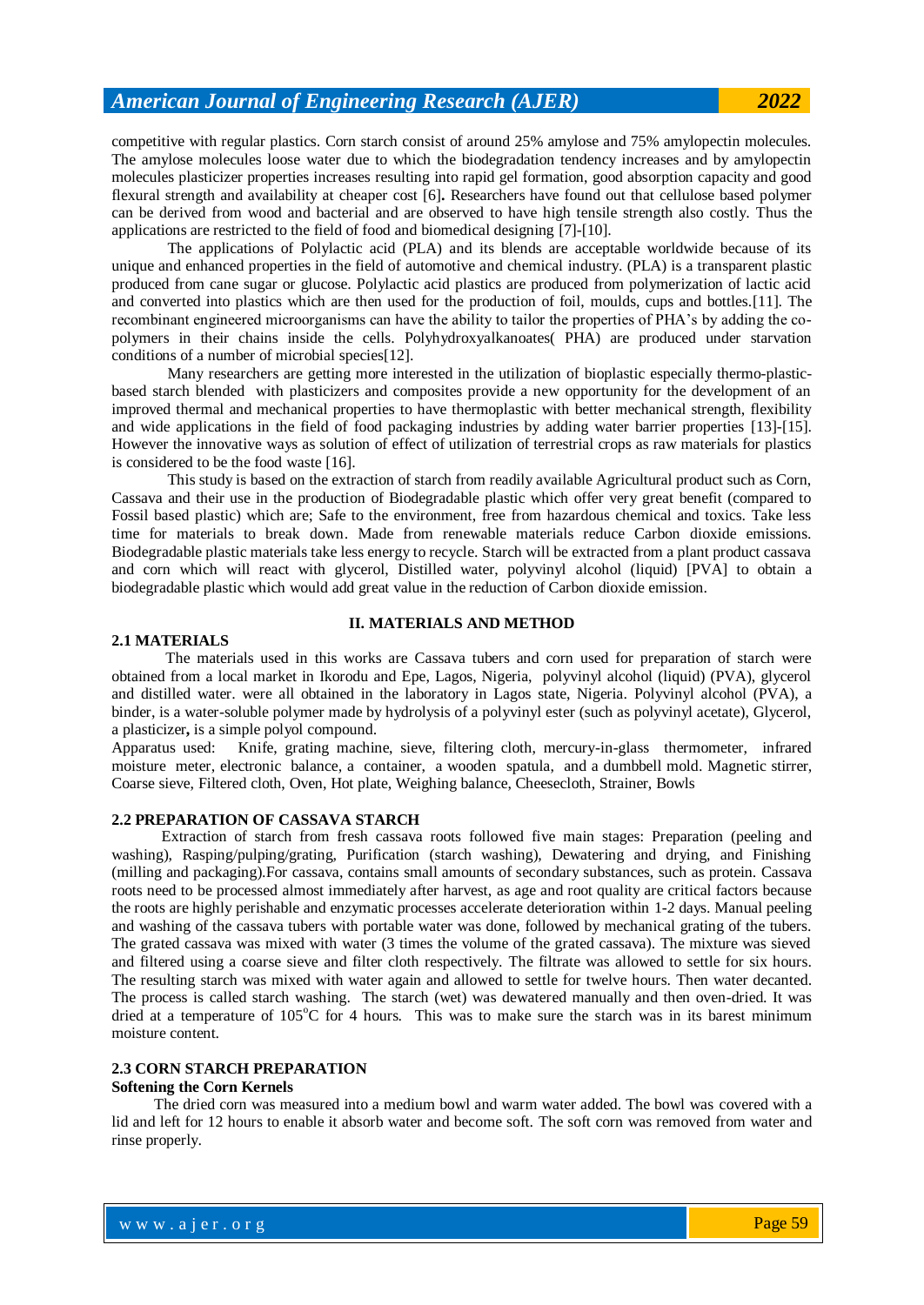#### **Blending process**

 The corn was blended to have a smooth texture. To strain the cornstarch, a cheese cloth was spread in a strainer and placed on a medium bowl. The blended corn then was poured through the cheesecloth then folded and hand was used to squeeze out all the liquid from the paste. A strainer was used to sieve to get smoother corn starch or corn flour, The corn flour was allowed to rest for 2 to 4 hours after sieving so that the starch separates from the water. Once the cornstarch sediments, the water at the top of the bowl was decanted.

## **Drying process**

 The final dewatering was done by putting the corn starch in a bag that help drained the remaining water by putting a little weight on it and place it on the sink to help strain the water quickly without wasting the starch. This helps to obtain a solid paste. It was spread on a tray dried a in dehydrator or sundried and grinded in a dry mill to have a smooth and fine powder corn flour or cornstarch. The product is stored in an airtight container.

# **2.4 PRODUCTION OF BIOPLASTIC**

 The cassava and corn starch were first tested for moisture content, and it was found to contain 12% moisture. This was done in order to ensure that the starch contains not more 13% moisture. Measured amount of water and starch were mixed and boiled, using a hot plate at (80 degree centigrade), until an opaque sticky gel was formed. After removing the starch – water mixture from the hot plate, the rest of the material were added. After mixing all the materials, the mixture was poured into a dumbbell mold, where it was compressed into the mold and put in the oven at 120 degree centigrade for 20 minutes.

The samples produced were cut into 1-inch-by2-inch strips for testing. Several tests were conducted to determine the mechanical properties of the samples.

# **2.5 TEST FOR VALIDITY OF BIODEGRADABLE PLASTIC**

#### **Tensile Test**

 A tensile test was also conducted. Strips were hooked to a spring balance and were pulled until they are apart. The readings on the balance when the strips broke were recorded.

#### **BiodegradabilityTest**

 The samples underwent biodegradability tests. The method employed here is known as Soil Burial Method (SBM.). A rich loamy soil was obtained from the School of Agricultural Science, Department of Agricultural Science, Lagos State University, Epe campus Lagos and was placed in a container. The samples were weighed initially and then buried in the soil for about 4-5 days; after which the samples were unearthed and weighted again to get its final weight. Their final dimensions were recorded.

#### **Air Test**

 In conducting the air test, the strips were exposed to open air for a week. Changes in the dimensions were also noted.

#### **Hardness Test**

 In carrying out the hardness test, samples were placed under the hardness machine Rex Durometer to evaluate the strength, ductility, and wear resistance of the material. The hardness of the material is its resistance to plastic deformation caused by a force through an indenter. Their final results were recorded. The analog shore hardness tester was used here as shown below:

#### **Abrasion Test**

 In carrying out abrasion test, samples were placed in the tester DIN Abrasion Tester to measure the aggregate toughness and abrasive resistance of the material. Their final result was recorded.

# **Elasticity**

 This is the maximum stretch the material could withstand without breaking when stress is applied. The initial length of the bioplastic was measured using a ruler, after which the material was stretched or elongated before breaking point was reached and the final length is calculated.

DL is the elongation,  $DL = L - Li$ ; L1 is the initial length and L is the final length.

#### Tensile Strain = DL/L

The texture of a material is the distribution of crystallographic orientation of a polycrystalline sample. The texture was gotten by sensory evaluation.

#### **III. RESULTS AND DISCUSSION OF RESULTS**

 The comparison on the physical properties, elasticity, hardness, abrasion and biodegradability of the bioplastics produced from the starch obtained from Corn and Cassava.Proper analysis was carried out on all samples as shown below;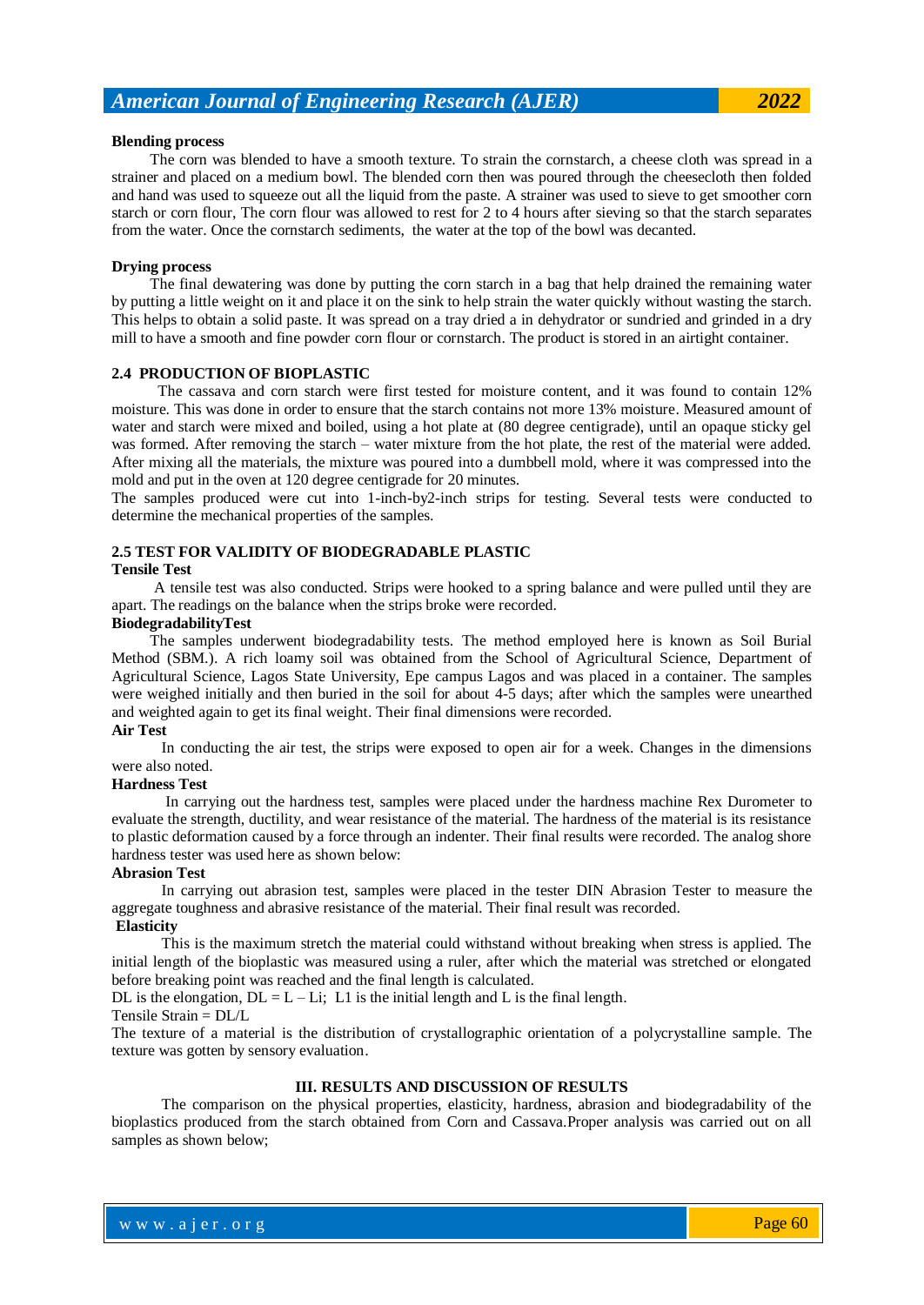|                         |                          | Table I Comparison of Physical Properties of Bioplastics of Corn Starch/PVA Blend and Cassava |  |  |  |  |  |  |
|-------------------------|--------------------------|-----------------------------------------------------------------------------------------------|--|--|--|--|--|--|
| <b>Starch/PVA Blend</b> |                          |                                                                                               |  |  |  |  |  |  |
| S/No                    | <b>SAMPLES</b>           | Characteristics                                                                               |  |  |  |  |  |  |
|                         |                          | Texture                                                                                       |  |  |  |  |  |  |
|                         | A Corn Starch/PVA        | Rough                                                                                         |  |  |  |  |  |  |
|                         | <b>B</b> Corn Starch/PVA | Rough                                                                                         |  |  |  |  |  |  |
|                         | C Corn Starch/PVA        | Rough                                                                                         |  |  |  |  |  |  |
|                         | D Cassava Starch/PVA     | Slightly Rough                                                                                |  |  |  |  |  |  |
|                         | Cassava Starch/PVA<br>F. | Slightly Rough                                                                                |  |  |  |  |  |  |
| 6                       | Cassava Starch/PVA       | Smooth                                                                                        |  |  |  |  |  |  |



FIG.1 Chart of Hardness of Samples



FIG.2. Graph of Hardness of Samples

|  | Table II Abrasion resistance of Bioplastic specimen using DIN Abrasion Tester |  |  |  |  |
|--|-------------------------------------------------------------------------------|--|--|--|--|
|  |                                                                               |  |  |  |  |

| S/N | <b>SAMPLE</b>                | Initial weight of blend $(g)$ | Final mass of blend<br>(g) | Weight lost by the blend $(g)$ |
|-----|------------------------------|-------------------------------|----------------------------|--------------------------------|
|     | 10g corn starch/20g PVA      | 1.8                           |                            |                                |
|     | $20g$ corn starch/ $20g$ PVA |                               | 0.9                        |                                |
|     | $20g$ corn starch/ $10g$ PVA | 1.0                           |                            | 0.6                            |
|     | 5g cassava starch/10g PVA    |                               | 0.9                        | 0.2                            |
|     | 10g cassava starch/10g PVA   |                               |                            |                                |
|     | 10g cassava starch/5g PVA    | 1.8                           |                            | 0.3                            |

# **TABLE III Properties of various Bioplastics of Corn Starch/PVA Blend and Cassava Starch/PVA Blend**

| S/NO |                                 | $20g$ PVA | $20g$ PVA +     | $20g$ PVA +     | $10g$ PVA + | $10g$ PVA +     | <b>PVA</b><br>5g |
|------|---------------------------------|-----------|-----------------|-----------------|-------------|-----------------|------------------|
|      |                                 | $+10gCS$  | $10g\;{\rm CS}$ | $10g\;{\rm CS}$ | 5g CS       | $10g\text{ CS}$ | $+10gCS$         |
|      | Yield, kgf                      | 0.40      | 0.20            | 0.10            | 0.60        | 0.40            | 1.50             |
|      | <b>Yield Elongation, mm</b>     | 0.20      | 0.20            | 0.20            | 0.60        | 0.10            | 0.10             |
|      | Tensile Strength at Yield Load, | 1.00      | 0.50            | 0.25            | 1.50        | 1.00            | 3.75             |
|      | kg/cm <sup>2</sup>              |           |                 |                 |             |                 |                  |

www.ajer.org where  $\mathcal{L} = \mathcal{L} \left( \mathcal{L} \right)$  is the set of  $\mathcal{L} \left( \mathcal{L} \right)$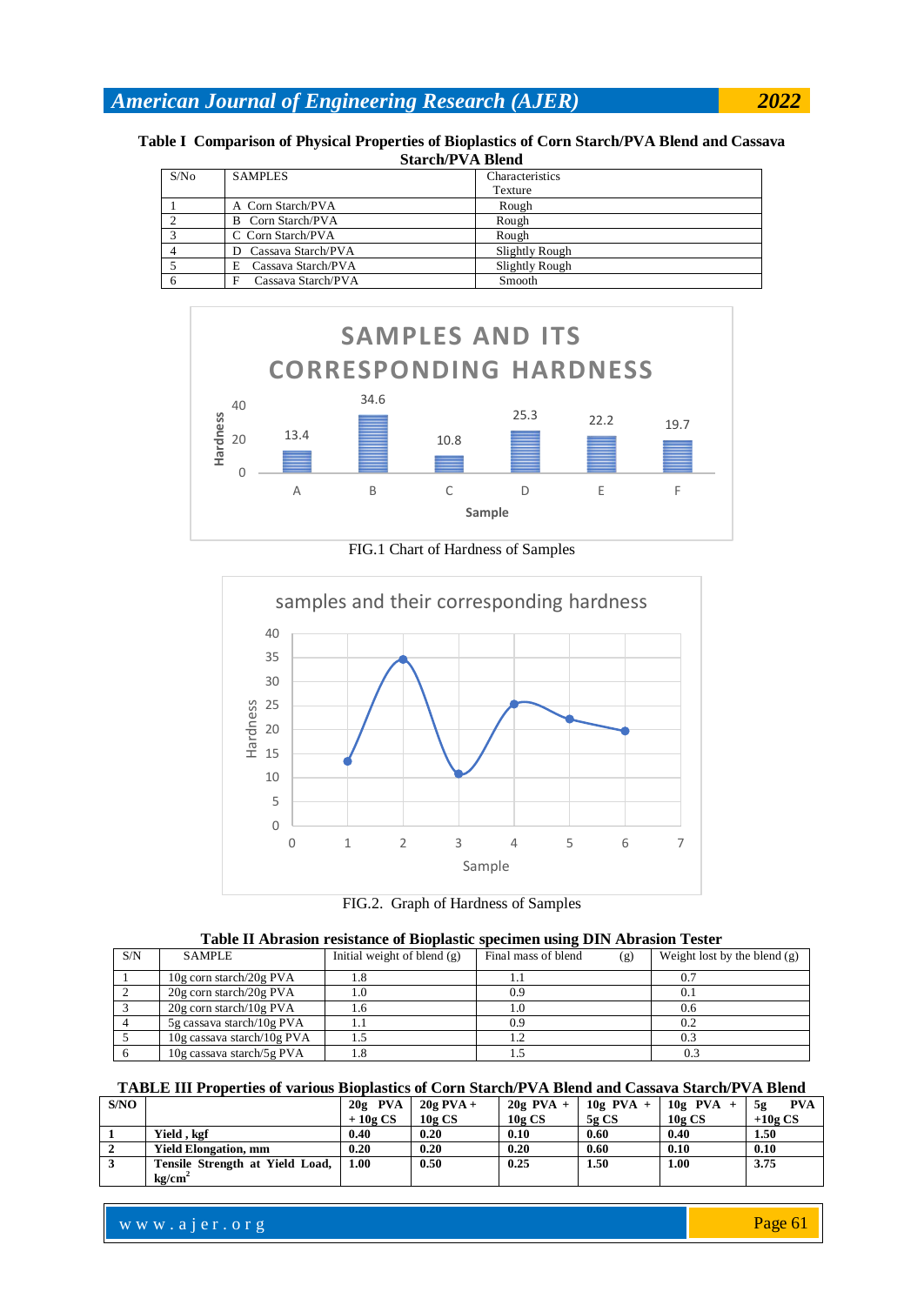**4 Breaking Load, kgf 11.60 2.70 4.10 1.70 3.10 2.20 5 Elongation at Break Load, mm 5.50 2.70 2.70 2.90 1.60 1.40 6 Tensile Strength at Breaking**  Load, kg/cm<sup>2</sup> **29.00 6.75 10.25 4.25 7.75 5.50 7 Tenacity at Breaking Load, gm/Denier 11600.00 2700.00 4100.00 1700.00 3100.00 2200.00 8 Elongation % at Break, % 13.75 6.75 6.75 7.25 4.00 3.50 Maximum Load, kgf 10 Elongation at Maximum Load, mm 4.70 2.00 2.70 2.90 1.60 1.40 11 Tensile Strength at Maximum Load, kg/cm<sup>2</sup> 31.25 10.75 10.25 4.25 7.75 5.50 12 Tenacity at Maximum Load , gm/Denier 12500.00 4300.00 4100.00 1700.00 3100.00 2200.00 13 Elongation % at Maximum Load, % 11.75 5.00 6.75 7.25 4.00 3.50 14 Modulus Elasticity, kg/cm<sup>2</sup> 0.00 0.00 0.00 0.00 0.00 0.00 15 0.1% offset Yield Strength, MPA 0.00 0.00 0.00 0.00 0.00 0.00**

The comparison of physical properties(texture) of bioplastics coming from Corn starch/PVA blend and Cassava Starch/PVA blend are shown in Table I, Bioplastic samples for corn all gave a rough texture. The reason for the roughness in texture can be attributed to the nature of the corn starch signifying that the physical state of bioplastic obtained from this samples are not expected to be smooth. Bioplastic sample containing 10g cassava starch and 5g PVA gave a smooth texture compared to the samples containing 5g cassava starch/10g PVA and 10g potato starch/5g PVA which shows a slightly rough texture. This result signifies the physical state of the Bioplastic that were obtained from the six samples (A, B, C, D, E, F) for both corn and cassava starch, of which only product obtained from 10g cassava starch and 5g PVA gave a smooth texture.

From figures 1 and 2, it is seen that the sample containing 20g Corn starch/20g PVA (50% starch and 50% PVA) gives a great amount of hardness (resistance to deformation), more than twice the hardness of sample containing 10g corn starch/20g PVA and 20g corn starch/10g PVA. The result shows that the equal percent Corn starch/PVA blend gives greatest resistance to deformation in comparison with other corn starch specimen and PVA blend.

For cassava starch, 5g cassava starch/ 10g PVA gave a hardness of '25.3' which is slightly higher than sample containing 10g cassava starch/10g PVA which gave hardness of ''22.2''. The result shows that 5g cassava starch/10g PVA gives the greatest resistance to deformation compared to other cassava starch sample.

Equal percentage of corn starch and PVA blend gave the best result. This property exhibited by the equal percentage corn starch/PVA blend can be possible alternative for production of plastic lid to overcome the problem of environmental pollution and plastic disposable problem.

Table II shows the Abrasion resistance of bioplastics using the machine DIN Abrasion Tester of Model Number: FE05000,. In using the machine the following instructions were adhered to Abrasion distance of specimen: p60, Diameter of specimen: 16mm. Peripheral speed of roller with Abrasion sheet: 0.32; Number of revolution of roller: 40rev/min. Diameter of roller: 150mm; Length of roller: 460mm; Lateral feed of specimen per roller rotation: 4.2mm

Table II shows that all cassava starch and blends have quite similar and minimal amount of weight loss, indicating their resistance to wear and how durable the product. 10g corn starch / 20g PVA blend and 20g corn starch/ 10g PVA blend showed a great amount of weight loss indicating that they have lesser resistance to wear and lesser potential for durability. 20g corn starch/20g PVA and 5g cassava starch/10g PVA showed the lowest amount of weight loss in grams which means they have the highest resistance to wear and are the most durable of the other specimens, with the best from 20g cornstarch/20g PVA blend.

## **3.1 Changes in tensile strength of sample with corn starch blend**

 Table III above, shows the variation of the tensile strength with blend ratio of PVA/Corn starch blend product. The results show that as the amount of Corn starch increased the tensile strength of the product decreased accordingly for (sample B). This result can be deduced to the amorphous nature of starch which has increase the brittleness and leads to a lower tensile strength of the product, S. Tang., et.al (2008).Sample A with  $(20g PVA + 10g$  corn starch) showed the highest tensile strength at 31.25MPa. The increase in tensile strength is mainly due to physical attraction between the polymer matrix. Sample C with a blend of  $(10g PVA + 20g \text{ corn})$ starch), gave the lowest result tensile strength which about 10.25MPa compared to other samples.

The elongation percentage at break also showed a different pattern and proportions as the tensile strength. The curve with  $(20g \text{ PVA} + 10g \text{ corn} \text{ starch})$  sample A content exhibited the lowest Elongation percentage break of (5.50%). However, sample B (20g PVA + 20g corn starch) and C (10g PVA + 20g corn starch) showed the same Elongation percentage break of (6.75%). The percentage of elongation at break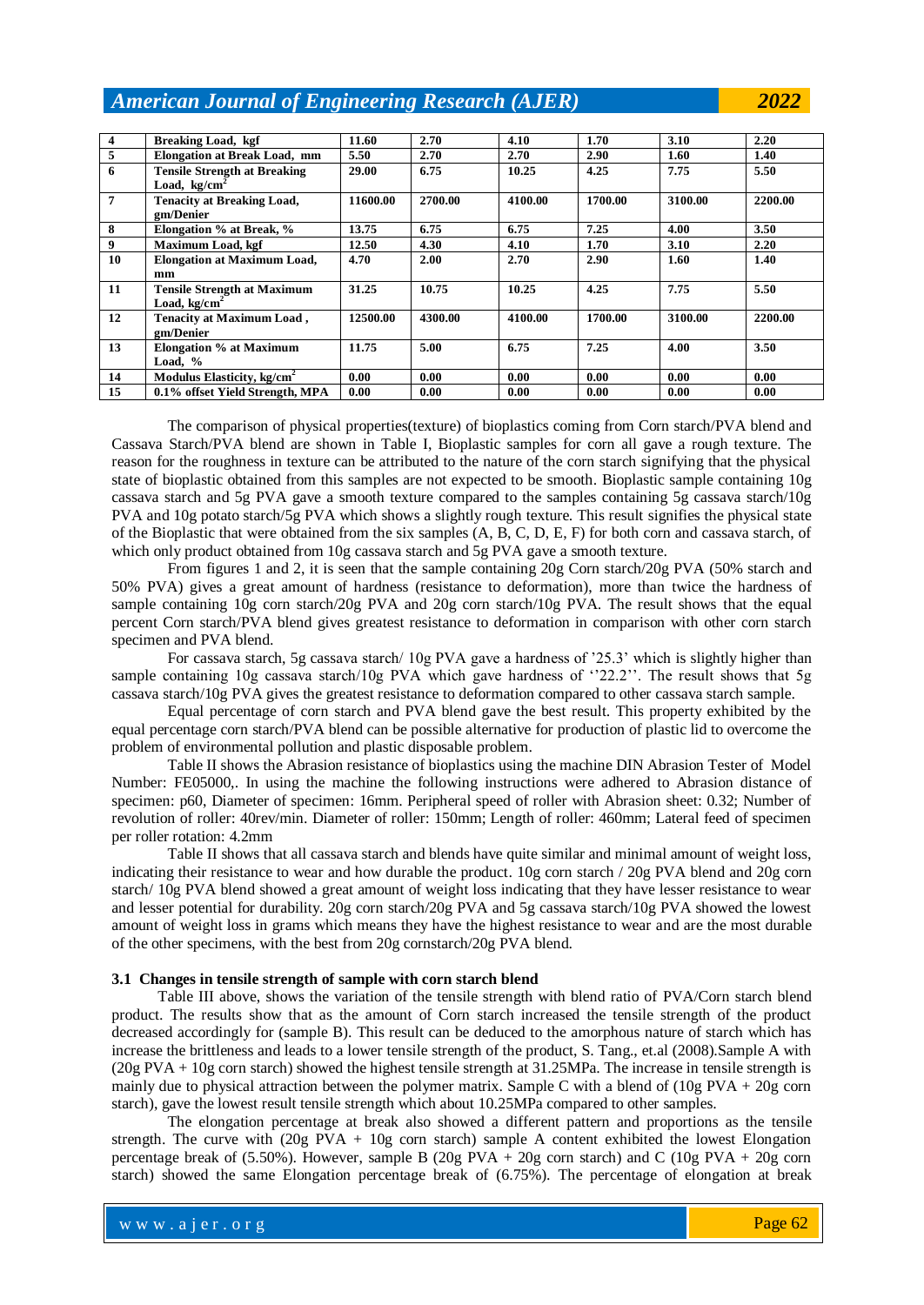continuously increased as the amount of Corn starch in the matrix was increased. However, the tensile strength of the samples increased with increasing Corn starch content. The decrease in tensile strength and elongation at break with the starch is due to the amorphous nature of starch, which leads to a lower tensile strength of sample C.

#### **3.2 Changes in tensile strength of sample with cassava starch blend**

The amount of cassava starch increased the tensile strength of the product as shown in Table 3. As for sample E (10g PVA + 10g cassava starch) gave a tensile strength of 7.75Mpa. However, sample F (5g PVA + 10g cassava starch) was mixed with the same proportion of cassava starch as that of sample E. hence the decrease in tensile strength of sample F which gave a tensile strength of 5.50Mpa might be as a result of decrease in PVA. Sample D (10g PVA + 5g cassava starch) gave tensile strength of 4.25Mpa which has the lowest proportion of cassava starch. Hence, the result shows that the amount of cassava starch affect the tensile strength of each product. tensile strength of the samples increased with increasing cassava starch content.

Result obtained shows that elongation percentage at break increases with decrease in cassava starch content and PVA. Sample  $D$  (10g PVA + 5g cassava starch) content gave the highest amount of elongation percentage at break of 7.25% while sample F (5g PVA + 10g cassava starch) gave the lowest amount of elongation percentage at break of 3.50% the result clearly shows that the increase in content of PVA and cassava starch leads to decrease in elongation percentage at break. Similar result was obtained in the study as reported [17].

#### **IV. CONCLUSIONS**

The study of comparative of biodegradable polymer (cassava and corn starch ) blending with polyvinyl alcohol (PVA) and glycerol was investigated. The polymer material prepared consisted of Starch/PVA blends and the mechanical properties, biodegradability and texture were studied. Addition of modified starch with increasing PVA content decreases the mechanical properties. Results of soil burial exhibited an appreciable weight lost under standard test conditions and the compatibility of the blend decreases with increase in the PVA content.

The 10g cassava starch and 5g PVA gives a smooth texture. The 20g corn and 20g PVA (50% Corn starch and 50% PVA) gives a great amount of hardness (resistance to deformation), on Abrasion, the best result from 20g corn starch/ 20g PVA blend while plastic from Corn starch showed to degrade more rapidly than cassava starch plastic.

The (20g PVA + 10g corn starch) showed the highest tensile strength at 31.25MPa. The increase in tensile strength is mainly due to physical attraction between the polymer matrix. However, the constituents in each sample greatly affect the tensile strength. The (50% of Cornstarch and 50% of PVA) was seen to have the best characteristics which have similar properties with that of the conventional plastics but with added advantage of rapid degradation and a pollution- free environment. The new material could be used as a disposable packaging plastic

#### **REFERENCES**

- [1]. Rivard et al: Starch esters as biodegradable plastics: Effect of ester group chain length and degree of substitution on anaerobic biodegradation. Enz Microbial Tech, Vol 17, pg 848 (1995).
- [2]. Marsh, K. and B. Bugusu (2007). "Food packaging- role, material, and Environmental issues. Journal of food science 72Vol(3),pg39- R55"
- [3]. Baconguis Isabelle: "Tackling increasing plastic waste". Article on waste management. Vol 2.0. Pg 400-405. (2018).
- [4]. Amass, W., Amass, A. and Tighe, B: A review of biodegradable polymers: Uses, current developments in the synthesis and characterization of biodegradable polyesters, blend of biodegradable polymers and recent advances in biodegradation studies. Polymer International, No 47, pg89-144. (1998). http://dx.doi.org/10.1002/(SICI)1097-0126(1998100)47:2<89::AID-PI86>3.0.CO;2-
- [5]. Steinbuchel A. and Fuchtenbusch B: Bacterial and other biological systems for polyesters production. Trends in Biotech, Vol 16, pg 419-427(1998).
- [6]. SATYANARAYANA, K.G:, "Studies of the processing and characterization of corn starch andits composites, Carbohydrate Polymers, Vol. 80, pg 130–138. (2010).
- [7]. Yan Z et al,: Cellulose extraction from palm kernel cake using liquid phase oxidation. Journal of Engineering science and Technology,Vol 4(2009).
- [8]. Bisandaand Ansell : Properties of sisal-CNSL composites. Journal of material science, Vol 6,pg 1690 1700(1992).
- [9]. Eichhorn S. J et al : Current international research into cellulosic fibres and composites. Journal of Material Science, Vol 36, pg 2107-2131(2001).
- [10]. Pranshant et al,: Microbial Cellulose: Fermentative Production and Applications. Article on Food Technology and Biotechnology 47, Vol 2, pg 107-124(2009).
- [11]. Babu et al,: Classification of Biobased polymers from renewable resources. Handbook of composites from Renewable Material, pg 625-653. (2013).
- [12]. Chee et al.: Bacterially Produced Polyhydroxyalkanoates (PHA): Converting Renewable Resources into Bioplastics. British Journal of Environmental Sciences, Vol 6(2010)